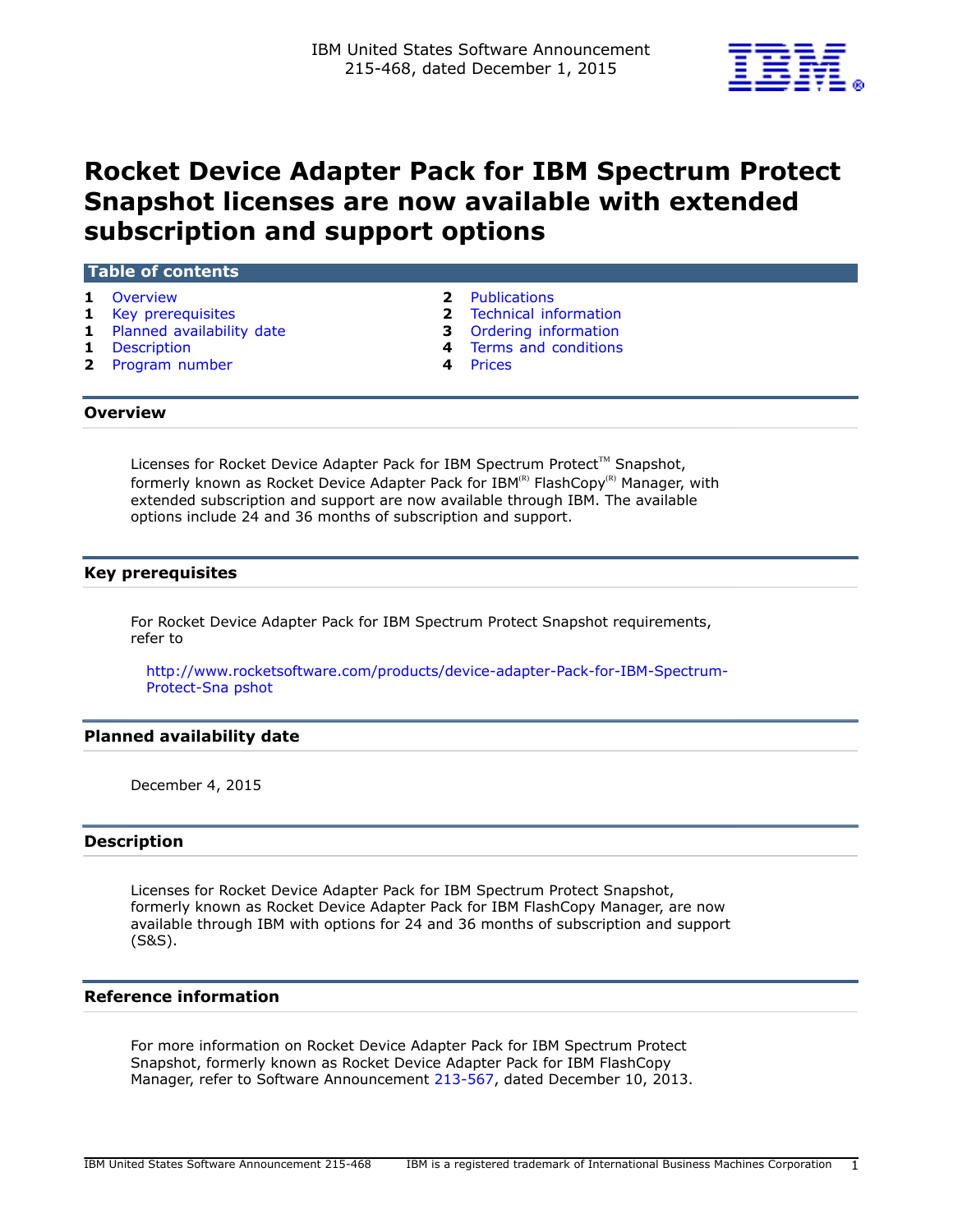## <span id="page-1-2"></span>**Program number**

|  |  |  | Program number |  |
|--|--|--|----------------|--|
|--|--|--|----------------|--|

5725-P59 Rocket Device Adapter Pack for IBM Spectrum Protect Snapshot

**Program name** 

# <span id="page-1-0"></span>**Publications**

No publications are shipped with this program.

For information about Rocket Device Adapter Pack for IBM Spectrum Protect Snapshot, formerly known as Rocket Device Adapter Pack for IBM FlashCopy Manager, refer to

[http://www.rocketsoftware.com/products/device-adapter-Pack-for-IBM-Spectrum-](http://www.rocketsoftware.com/products/device-adapter-Pack-for-IBM-Spectrum-Protect-Snapshot)[Protect-Sna pshot](http://www.rocketsoftware.com/products/device-adapter-Pack-for-IBM-Spectrum-Protect-Snapshot)

## **Services**

#### **Software Services**

IBM Software Services has the breadth, depth, and reach to manage your services needs. You can leverage the deep technical skills of our lab-based, software services team and the business consulting, project management, and infrastructure expertise of our IBM Global Services team. Also, we extend our IBM Software Services reach through IBM Business Partners to provide an extensive portfolio of capabilities. Together, we provide the global reach, intellectual capital, industry insight, and technology leadership to support a wide range of critical business needs.

To learn more about IBM Software Services or to contact a Software Services sales specialist, visit

<http://www.ibm.com/software/sw-services/>

# <span id="page-1-1"></span>**Technical information**

#### **Specified operating environment**

#### *Software requirements*

Rocket Device Adapter Pack for IBM Spectrum Protect Snapshot, formerly known as Rocket Device Adapter Pack for IBM FlashCopy Manager, requirements can be found at

#### [http://www.rocketsoftware.com/products/device-adapter-Pack-for-IBM-Spectrum-](http://www.rocketsoftware.com/products/device-adapter-Pack-for-IBM-Spectrum-Protect-Snapshot)[Protect-Sna pshot](http://www.rocketsoftware.com/products/device-adapter-Pack-for-IBM-Spectrum-Protect-Snapshot)

The program's specifications and specified operating environment information may be found in documentation accompanying the program, if available, such as a readme file, or other information published by IBM, such as an announcement letter. Documentation and other program content may be supplied only in the English language. Such information is provided subject to the following Statement of Good Security Practices: IT system security involves protecting systems and information through prevention, detection and, response to improper access from within and outside your enterprise. Improper access can result in information being altered, destroyed, misappropriated, or misused, or can result in damage to or misuse of your systems, including for use in attacks on others. No IT system or product should be considered completely secure and no single product, service, or security measure can be completely effective in preventing improper use or access. IBM systems,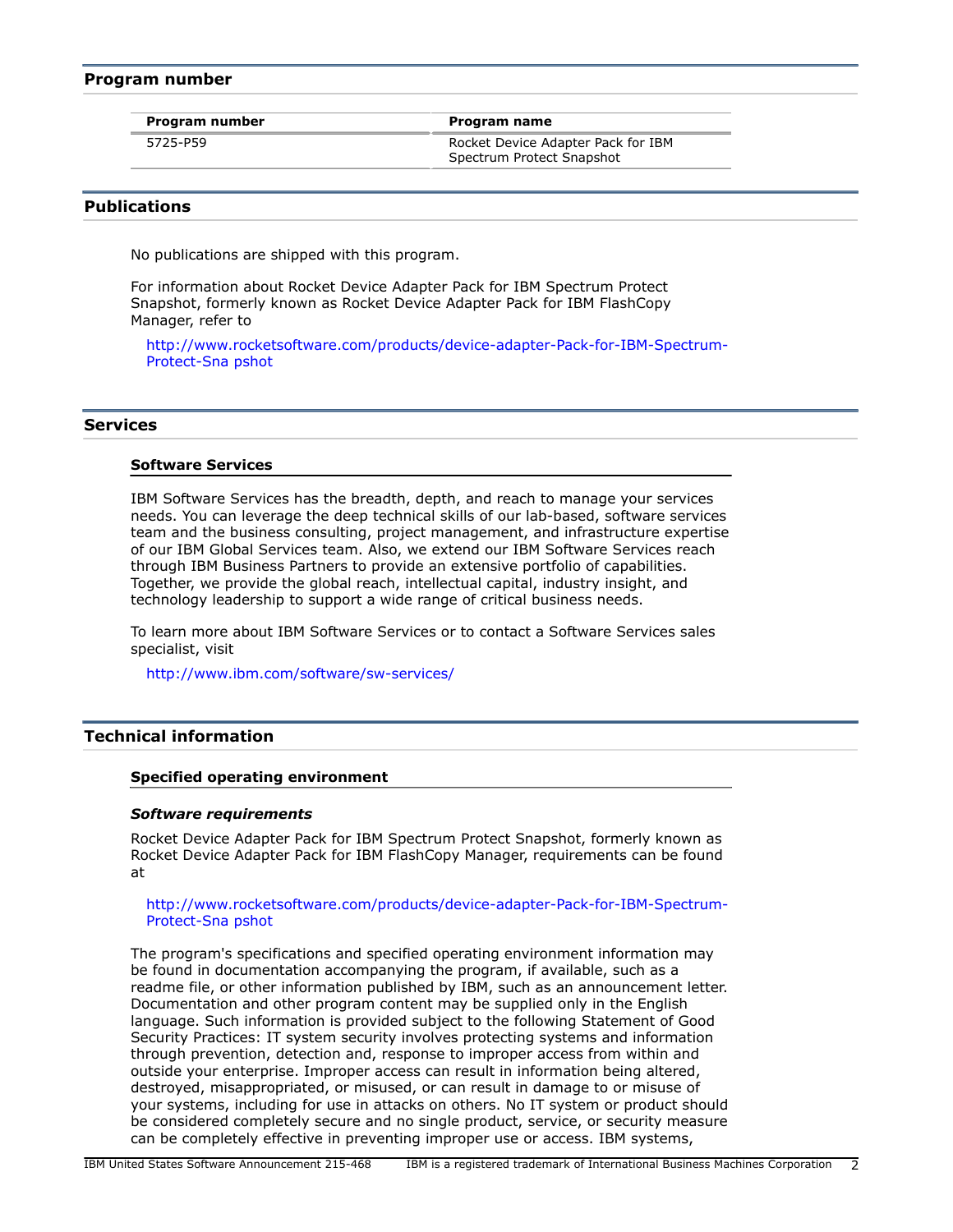products, and services are designed to be part of a lawful, comprehensive security approach, which will necessarily involve additional operational procedures, and may require other systems, products, or services to be most effective.

**Important:** IBM does not warrant that any systems, products, or services are immune from, or will make your enterprise immune from, the malicious or illegal conduct of any party.

## **Planning information**

#### *Packaging*

The program package is distributed by electronic software download from the Rocket Software, Inc. website to entitled customers from

[http://www.rocketsoftware.com/products/ device-adapter-Pack-for-IBM-](http://www.rocketsoftware.com/products/device-adapter-Pack-for-IBM-Spectrum-Protect-Snapshot)[Spectrum-Protect-Sn apshot](http://www.rocketsoftware.com/products/device-adapter-Pack-for-IBM-Spectrum-Protect-Snapshot)

- The Rocket Software Inc. product
- Research for Enterprise Systems Srl License Agreement
- Proof of Entitlement

This program, when downloaded from a website, contains the applicable IBM license agreement and License Information, if appropriate, and will be presented for acceptance at the time of installation of the program. For future reference, the license and License Information will be stored in a directory such as LICENSE.TXT.

# <span id="page-2-0"></span>**Ordering information**

This product is only available via Passport Advantage $R$ . It is not available as shrinkwrap.

These products may only be sold directly by IBM or by authorized IBM Business Partners for Software Value Plus.

For more information about IBM Software Value Plus, visit

[http://www.ibm.com/partnerworld/page/svp\\_authorized\\_portfolio](http://www.ibm.com/partnerworld/page/svp_authorized_portfolio)

To locate IBM Business Partners for Software Value Plus in your geography for a specific Software Value Plus portfolio, visit

<http://www.ibm.com/partnerworld/wps/bplocator/>

Product Group: IBM Storage Management

Product: Rocket Device Adapter Pack for IBM Spectrum Protect Snapshot (5725- P59)

Product Category: Tivoli<sup>(R)</sup> Storage Manager

# **Passport Advantage**

#### **Rocket Device Adapters for IBM Spectrum Protect Snapshot (5725-P59)**

| <b>Program name/Description</b>                                                                                | <b>Part number</b> |
|----------------------------------------------------------------------------------------------------------------|--------------------|
| Rocket Device Adapters for IBM Spectrum<br>Protect Snapshot + 24 months S&S per<br>Terabyte 3rd party offering | D1K5LLL            |
| Rocket Device Adapters for IBM Spectrum<br>Protect Snapshot + 36 months S&S per<br>Terabyte 3rd party offering | D1K5MLL            |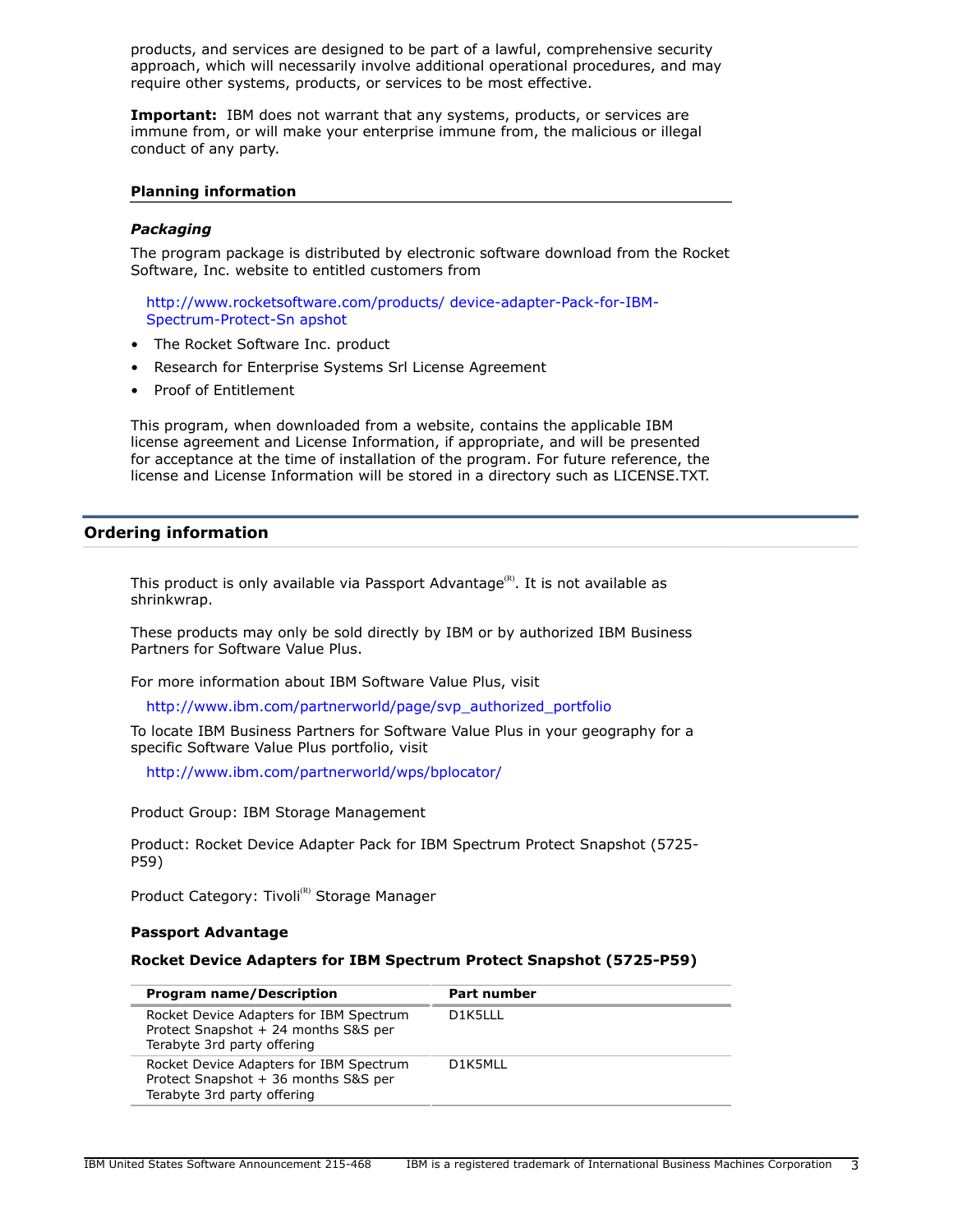## **Charge metric**

| Program name                                                       | Part number or PID<br>number | <b>Charge metric</b> |
|--------------------------------------------------------------------|------------------------------|----------------------|
| Rocket Device Adapter<br>Pack for IBM Spectrum<br>Protect Snapshot | 5725-P59                     | Per terabyte         |

## **Licensing metric definitions**

## **Terabyte**

Terabyte is a unit of measure by which the Program can be licensed. A terabyte is 2 to the 40th power bytes. Licensee must obtain an entitlement for each terabyte of storage available to the Program.

#### **Pricing Example**

A customer wishes to acquire Rocket Device Adapter Pack for IBM Spectrum Protect Snapshot for their environment. The customer's environment requires 40 terabytes of data to be acquired. The customer will need to purchase 40 TB of Rocket Device Adapter Pack for IBM Spectrum Protect Snapshot.

# <span id="page-3-0"></span>**Terms and conditions**

The terms and conditions for Rocket Device Adapter Pack for IBM Spectrum Protect Snapshot remain unchanged. For complete information, refer to Software Announcement [213-567](http://www.ibm.com/common/ssi/cgi-bin/ssialias?infotype=an&subtype=ca&appname=gpateam&supplier=897&letternum=ENUS213-567), dated December 10, 2013.

# **Statement of good security practices**

IT system security involves protecting systems and information through prevention, detection, and response to improper access from within and outside your enterprise. Improper access can result in information being altered, destroyed, or misappropriated or can result in misuse of your systems to attack others. Without a comprehensive approach to security, no IT system or product should be considered completely secure and no single product or security measure can be completely effective in preventing improper access. IBM systems and products are designed to be part of a lawful, comprehensive security approach, which will necessarily involve additional operational procedures, and may require other systems, products, or services to be most effective.

**Important:** IBM does not warrant that any systems, products, or services are immune from, or will make your enterprise immune from, the malicious or illegal conduct of any party.

## <span id="page-3-1"></span>**Prices**

## **Business Partner information**

If you are an IBM Business Partner -- Distributor for Workstation Software acquiring products from IBM, you may link to Passport Advantage ${}^{\textrm{\tiny(R)}}$  Online for resellers where you can obtain Business Partner pricing information. An IBM ID and password are required.

<https://www.ibm.com/software/howtobuy/passportadvantage/paoreseller>

#### **Passport Advantage**

For Passport Advantage information and charges, contact your IBM representative or authorized IBM Business Partner for Software Value Plus. Additional information is also available at